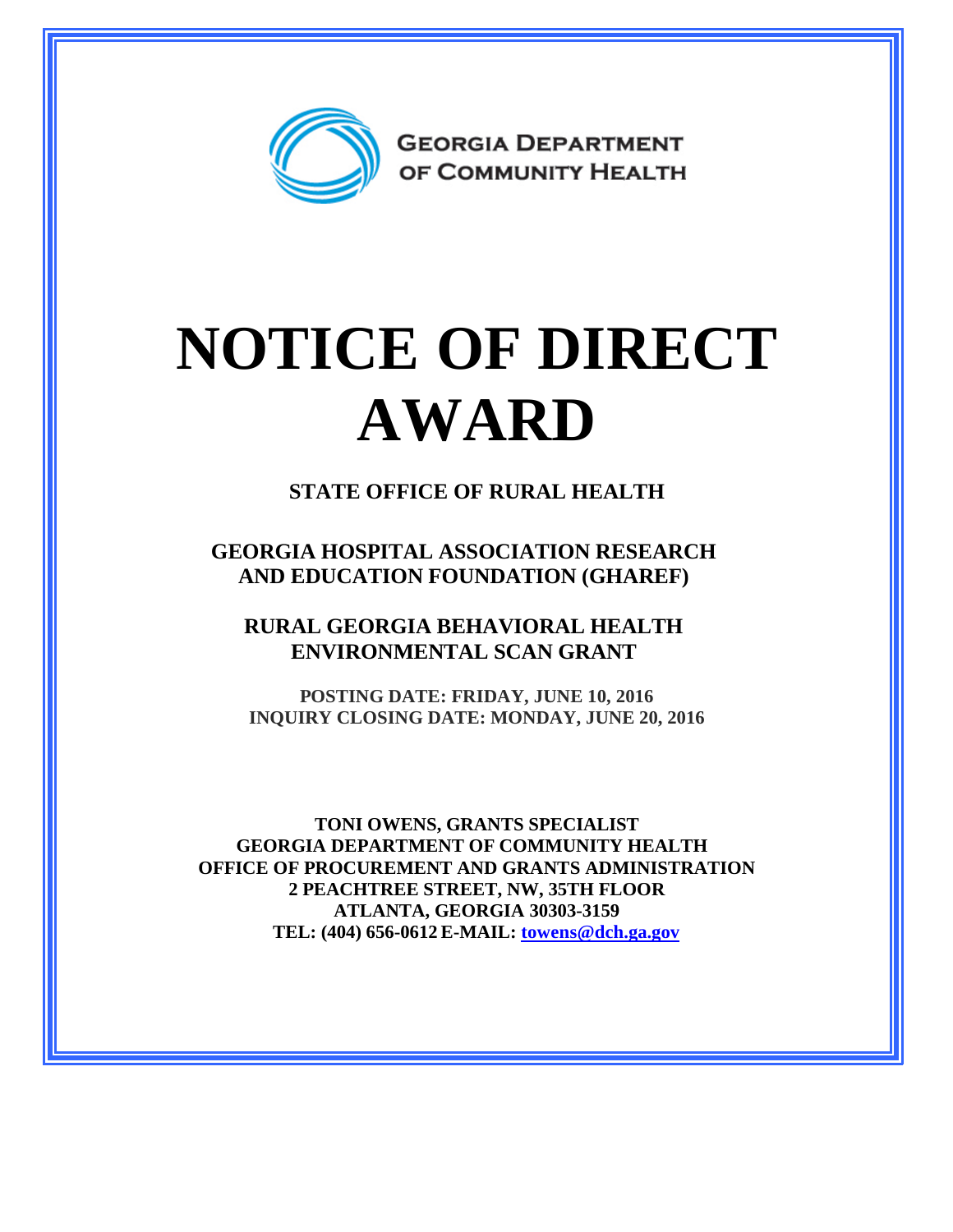## **DIRECT AWARD JUSTIFICATION**

## **GEORGIA HOSPITAL ASSOCIATION RESEARCH AND EDUCATION FOUNDATION RURAL GEORGIA BEHAVIORAL HEALTH ENVIRONMENTAL SCAN GRANT**

| <b>AGENCY</b><br><b>BACKGROUND</b> | The Georgia Department of Community Health (DCH) was created in 1999 by Senate<br>Bill 241 and has the responsibility for insuring over two million people in the State of Georgia,<br>maximizing the State's health care purchasing power, coordinating health planning for State<br>agencies and proposing cost-effective solutions for reducing the number of uninsured. Within<br>DCH, the State Office of Rural Health (SORH) serves Georgians by improving access to health<br>care in rural and underserved areas to improve health status and reduce health disparities.                                                                                                                                                                                                                                                                                                                                                                                                                                                                                                                                                                                                                                                                                                                                                                                                                                                                                                                                                                                                                                                                                                                                                                                                                                                                                                                                                                                                                                                                                                                                                                               |
|------------------------------------|----------------------------------------------------------------------------------------------------------------------------------------------------------------------------------------------------------------------------------------------------------------------------------------------------------------------------------------------------------------------------------------------------------------------------------------------------------------------------------------------------------------------------------------------------------------------------------------------------------------------------------------------------------------------------------------------------------------------------------------------------------------------------------------------------------------------------------------------------------------------------------------------------------------------------------------------------------------------------------------------------------------------------------------------------------------------------------------------------------------------------------------------------------------------------------------------------------------------------------------------------------------------------------------------------------------------------------------------------------------------------------------------------------------------------------------------------------------------------------------------------------------------------------------------------------------------------------------------------------------------------------------------------------------------------------------------------------------------------------------------------------------------------------------------------------------------------------------------------------------------------------------------------------------------------------------------------------------------------------------------------------------------------------------------------------------------------------------------------------------------------------------------------------------|
| <b>PROGRAM</b><br><b>OVERVIEW</b>  | The Department of Community Health, State Office of Rural Health works to improve access<br>to health care in rural and underserved areas and to reduce health status disparities. SORH<br>provides funding for institutional framework that links small rural communities with State $\&$<br>Federal resources to help develop long-term solutions to rural health problems.<br>The primary objectives include the following:<br>Empower communities to strengthen and maintain the best possible health care using<br>existing resources.<br>Provide up-to-date health systems information and technical assistance.<br>Build strong partnerships to meet local and regional needs.<br>Provide incentives to local areas to implement integrated service delivery systems.<br>$\bullet$<br>Be the single point of contact for all regional issues related to heath care.<br>The purpose of the Rural Hospital Behavioral Health Environmental Scan Grant is to provide<br>an overview of behavioral health population characteristics and the status of behavioral health<br>care access in rural Georgia, identify the key programs and organizations involved in these<br>issues, highlight gaps in information or resources, present measures that can help to assess the<br>status of each of the issues, and inform the development of education and training that can<br>advance solutions to behavioral health access to care.<br>The State Office of Rural Health and Georgia Hospital Association Research and Education<br>Foundation have agreed to partner together to provide a summary of findings from the<br>environmental scan; that is, not a summary of data but conclusions that could be drawn from the<br>scan. The executive summary should include:<br>Recognized local-level coordination issues, including opportunity to facilitate enhanced<br>$\bullet$<br>coordination and communication<br>Provide awareness to any regional work force development issues<br>Identify opportunities for developing partnerships with various stakeholders<br>Specify mechanisms available to share lessons learned with others in the state. |